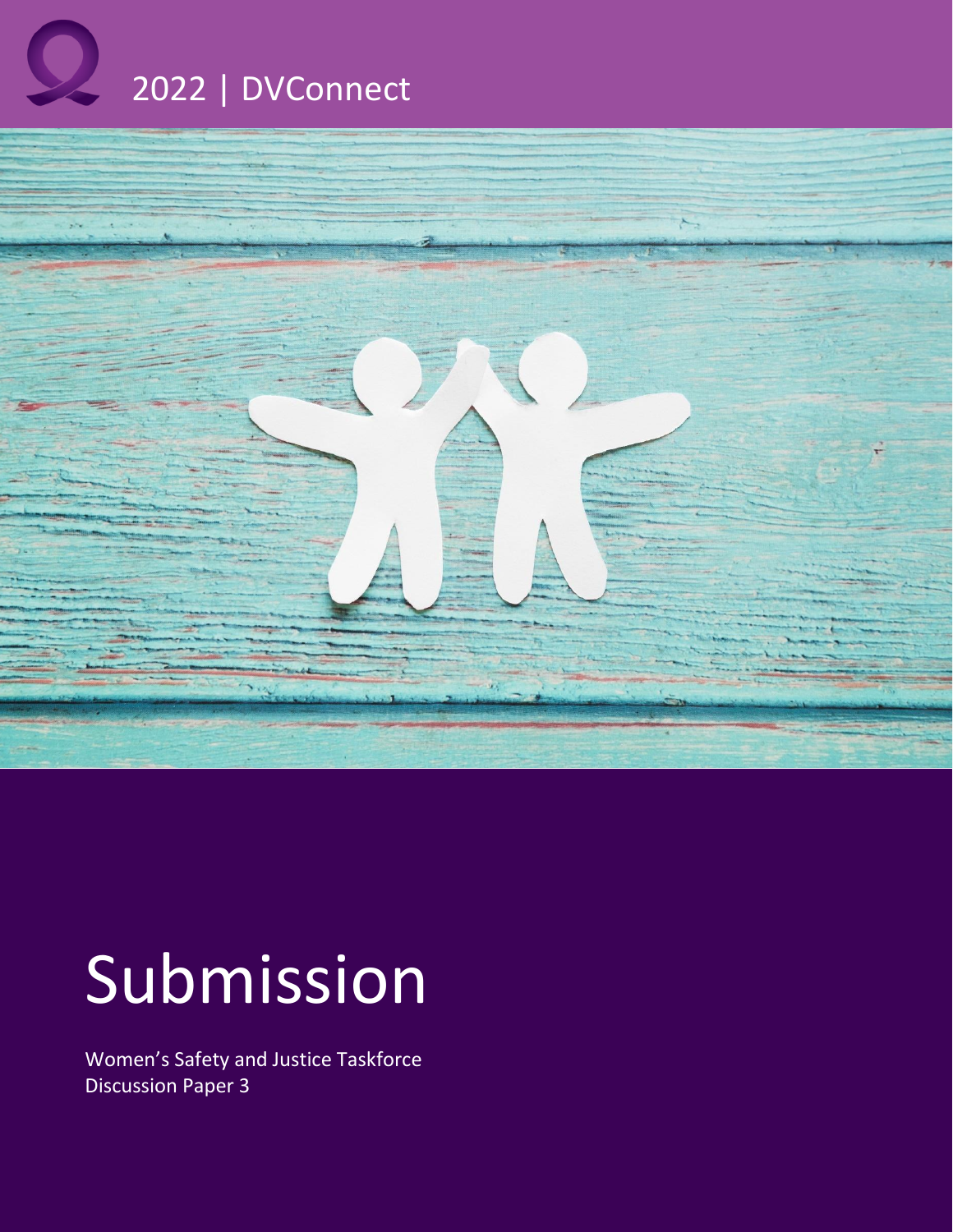

#### **© DVConnect Ltd 2022**

You may publish, distribute, and cite this Submission if you reference DVConnect as the copyright holder of this work.

If you have any queries or comments about this Submission, please contact:

Chief Executive Officer, DVConnect mail@dvconnect.org 07 3156 2323 P.O. Box 10575 Adelaide Street, Brisbane QLD 4000

*DVConnect receives funding from the Queensland Government*

> *DVConnect respectfully acknowledges and celebrates the Traditional Owners/Custodians throughout Australia and pays its respects to Elders, children and young people of past, current and future generations. We are committed to helping anyone experiencing domestic, family and/or sexual violence. This includes the LGBTIQ+ community, people of all ethnicities, religions, ages, abilities and pets.*

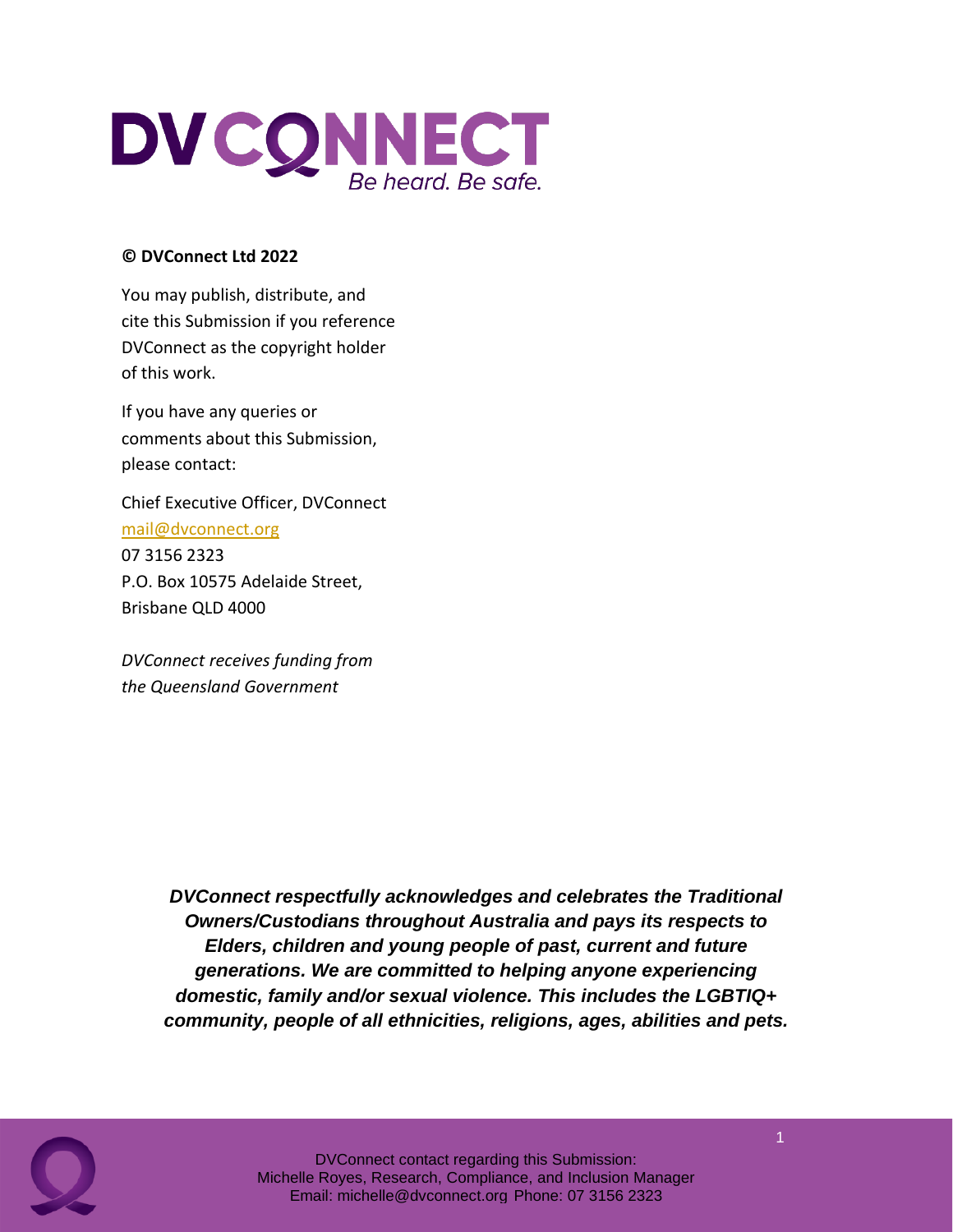# DVConnect Submission to the

### Women's Safety and Justice Taskforce

**Discussion Paper 3**: Women and girls' experiences across the criminal justice as victims-survivors of sexual violence and also as accused persons and offenders

### About DVConnect

DVConnect is the state-wide domestic, family and sexual violence crisis service for all people in Queensland. Our services include:

- DVConnect Womensline 1800 811 811
- DVConnect Mensline 1800 600 636
- Queensland's Sexual Assault Helpline 1800 010 120
- Pets in Crisis Program with the RSPCA QLD
- Bella's Sanctuary; a safe place for women and their children to heal and rebuild after violence, providing independent, medium-term accommodation for up to five families at a time.
- As of July 1, 2022, DVConnect will provide specialist support to the National Sexual Assault, Domestic & Family Violence Counselling Service, 1800RESPECT
- As of July 1, 2022, DVConnect will deliver the state-wide helpline for victims of crime in Queensland, called VictimConnect

DVConnect was established in 1980 and is Queensland's state-wide crisis response service for domestic, family and sexual violence. DVConnect helps Queenslanders find pathways to safety 24 hours a day, 7 days per week. Annually, DVConnect takes in excess of 100,000 calls across all lines and provides crisis intervention across a number of key services. Womensline receives one call for help every five minutes (across a 24 hour period). Crisis support is provided in the form of emergency telephone support, emergency crisis accommodation placement and transport for families affected by abusive relationship, counselling for men, women and victims of sexual assault, education and support for men, community education, and care for pets of families experiencing domestic and family violence. DVConnect also operates Bella's Sanctuary a 5-unit medium-term accommodation residence that exists to provide women and children with a safe housing option after leaving a shelter/refuge. We are a not-for-profit organisation, predominantly funded by the Department of Justice and Attorney General, Office for Women and Violence Prevention.

DVConnect are a partner agency for Australia's national sexual assault, domestic and family violence support service, 1800RESPECT. This service provides information, referral and counselling 24 hours a day, 7 days per week. DVConnect's 1800RESPECT services are delivered in partnership with Medibank

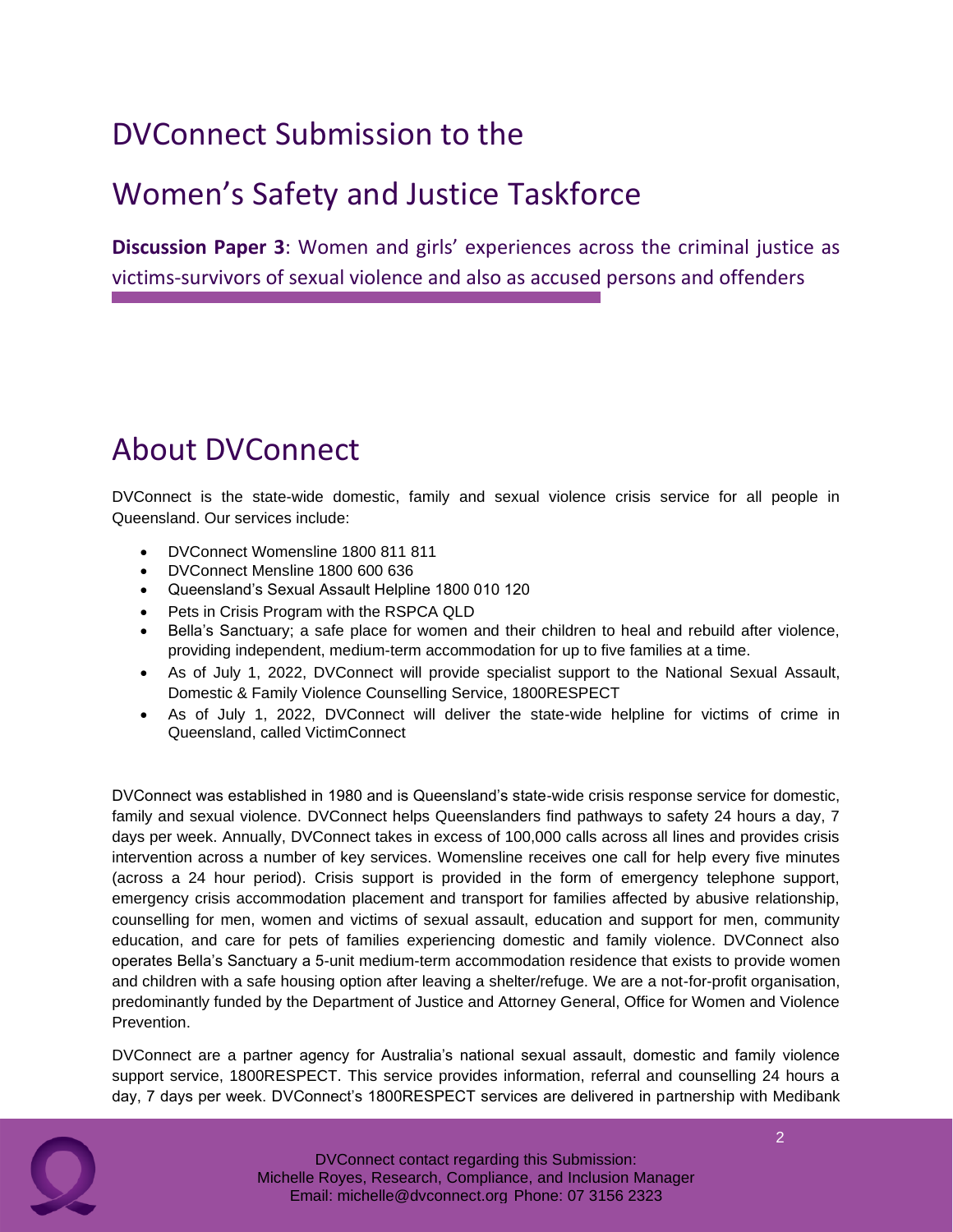Health Solutions on behalf of the Australian Government as part of the National Plan to Reduce Violence against Women and their Children, 2010-2022. DVConnect have recently been successful in a tender to provide this service nationally from 1 July 2022 for the next 5 years, alongside Telstra Health.

Alongside this DVConnect has been successful in the tender to provide the state-wide response counselling and support service for victims of crime that fall under the Victim Of Crime Act 2019. While service provision does not commence until 1 July 2022, DVConnect has already been exploring and connecting with partner agencies and the community about the impact of violent and personal crime.

DVConnect operates from an intersectional feminist framework, acknowledging that domestic, family and sexual violence (DFSV) is gender-based violence. This gendered analysis is supported by research, evidence and data, and indicates that DFSV is most often perpetrated by men against women, and that perpetrators of this violence are fully responsible for their actions. This framework acknowledges and responds to the intersectional experience of DFSV.

While the experience of those impacted by violent and personal crime is more broad reaching than DFSV, we build upon our intersectional, trauma informed expertise to offer recovery-based counselling and case management.

The clinical services provided by DVConnect are inclusive and trauma-informed. We are guided by the diverse voices of survivors and recognise our clients as the expert in their own lives. The abilities, strengths, goals and needs of people living with disability are respected, as are individuals from culturally and linguistically diverse backgrounds. DVConnect acknowledge that Aboriginal and Torres Strait Islander people know best what their communities need and want. Importantly, the intersectional approach of DVConnect considers and responds to how overlapping forms of discrimination may impact a client's experience of DFSV and other violent and personal crime.

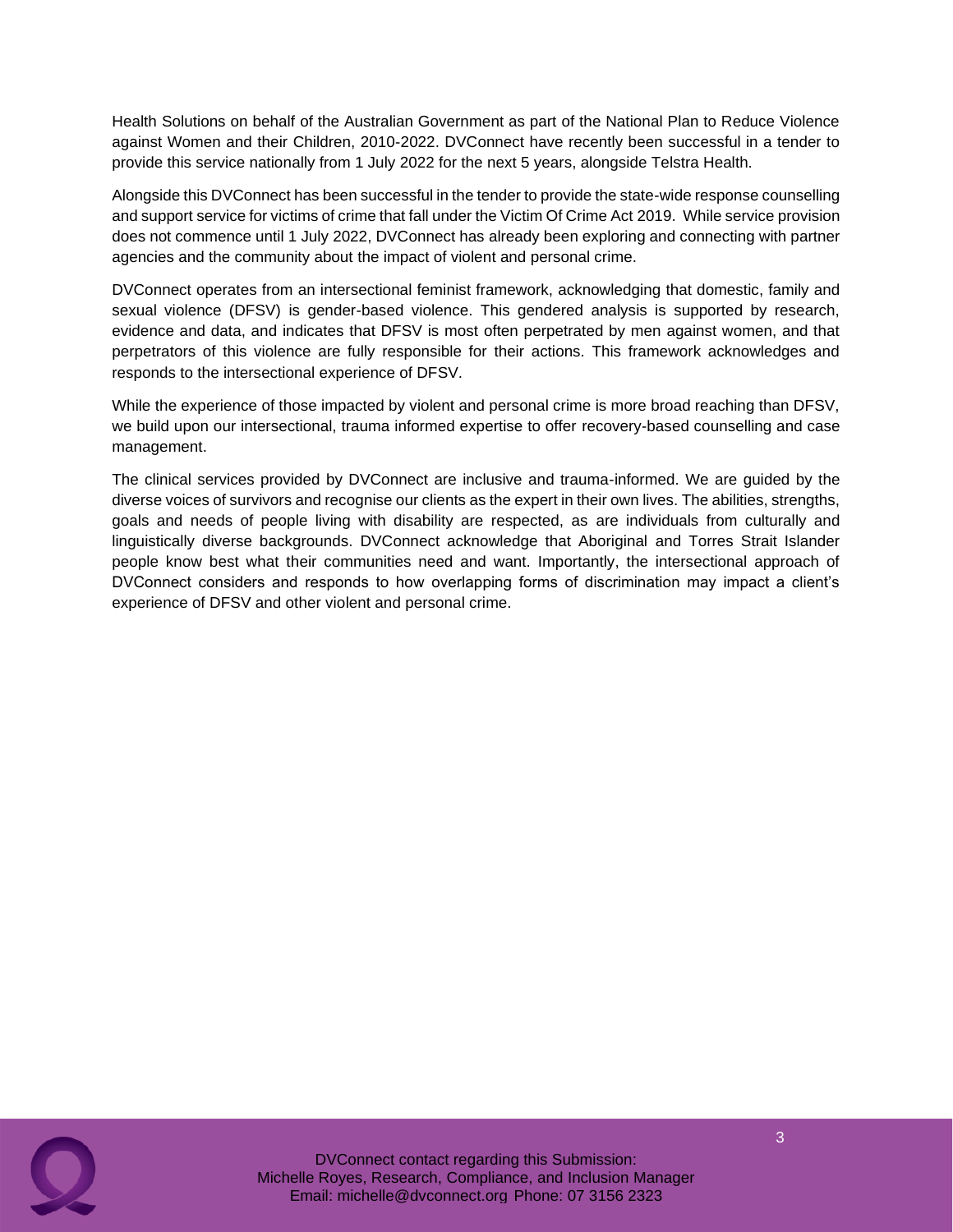## Opening Statement

DVConnect would like to acknowledge the comprehensive consultation and exploration of the Taskforce to date. The Taskforce's previous Discussion Papers and the Hear Her Voice Report demonstrate the due diligence of the Taskforce in addressing the matters before it. DVConnect appreciates the Taskforce's consideration of current matters and the comprehensive Discussion Paper (the Paper) prepared.

DVConnect identifies that our scope of expertise lies largely outside the scope of the Paper. However, we do work closely with Queenslanders impacted by sexual violence and assault through provision of telephone crisis counselling, information, referral and advice. We see how experiences of the criminal justice system for victims, accused and offenders intersects with all our of services; Sexual Assault Line, Womensline and Mensline, and 1800RESPECT. Therefore, our submission provides an overview of how the criminal justice experience impacts on women and girls who access our services and illustrates the compounding effects of trauma that can occur through this engagement. In saying this, DVConnect is expanding its understanding and relationship with the criminal justice system as we establish VictimConnect.

We are also cognisant of the impacts that reform such as legislating against coercive control will have on people impacted by DFSV, and the DFSV sector as a whole. DVConnect will monitor these developments closely to ensure we can prepare and advocate for what will be needed to support effective implementation of Taskforce recommendations relevant to the needs of people requiring crisis support.

Through reading the Taskforce's Discussion Papers and the Hear Her Voice report, we can see how thoroughly the Taskforce has researched and consulted on the matters before it. Therefore, this submission seeks to share the practice experience and wisdom we have from the provision of our services, only identifying evidence-based information or alternative papers if we feel they are pertinent or yet undiscovered/explored by the Taskforce.

Further to the above, we want to strongly note that we stand alongside many knowledgeable individuals and services, who have deep, and nuanced understanding of the criminal justice system as accused, offenders and victims of sexual violence. We defer to their knowledge, lived experience and practice wisdom. We hope to add our voice to the chorus asking for a more just and responsive system, expanding details in areas where we have expertise and experience.

Overall, DVConnect agrees that the matters chosen for exploration under the Paper are appropriate for the scope and intent of the Taskforce. We consider many of the matters explored in this final Paper to be considered in relevant and balanced ways with appropriate research, consultation and with consideration for the role gender, patriarchy, culture, structural discrimination, and diversity have.

DVConnect want to thank the Taskforce and the sector for the opportunity to participate in this discussion and hope for robust consideration and appropriate uptake Taskforces findings by the Government.

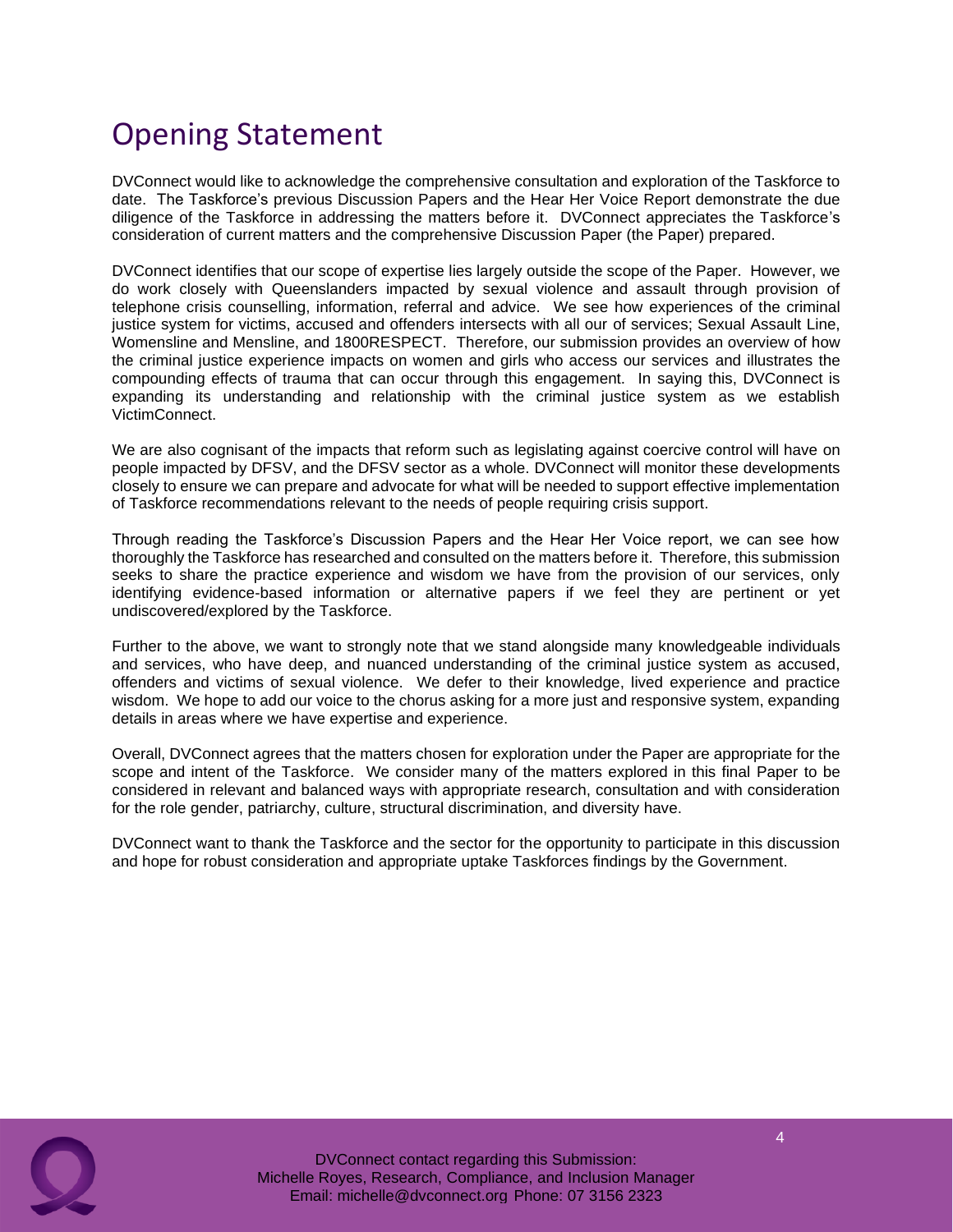### Part 1

### 1. Cross Cutting Issues

### Overrepresentation of Aboriginal and Torres Strait Islander Women and

#### Children

As the Discussion Paper details there are complex contributing factors to the overrepresentation of Aboriginal and Torres Strait Islander women and girls as victims of sexual violence as well as Aboriginal and Torres Strait Islander women identified as the accused or the offender within the criminal justice system. The Paper appropriately outlines how those systems perpetuate these complexities as negative outcomes and experiences. As the Discussion Paper outlines, significant focus needs to be directed to improving these outcomes.

Beyond the historical and ongoing impacts of racism within the criminal justice system, which the Paper captures, DVConnect sees the larger service and support system failing to meet the help seeking behaviors and safety needs of Aboriginal and Torres Strait Islander women and girls. That is not to say, these services and resources are not always available to Aboriginal and Torres Strait Islander women and girls, but the way the system provides these supports does not match what evidence and lived experience tells us Aboriginal and Torres Strait Islander women and girls need, nor the cultural, social or individual contexts of their life and previous experiences. This ill-fitting support and criminal justice service system fails to meet First Nations women's needs due to systemic racism, embedded patriarchal structures, and disregard for cultural knowledge creating ongoing institutional betrayal and mistrust.

Aboriginal and Torres Strait Islander communities have great capability to support their own women and girls, however, are limited by lack of resources and autonomy over service types and expectations. In some situations, where there has been provision of government resourcing, it has been allocated to specific programs and interventions without thorough community consultation and fundamentally does not meet the needs of those it intends to support, therefore, set up to fail. Lack of self-determination compound the failure of the larger service system to respond, thereby impeding the community's capacity. This in turn drives women and girls to find alternative help-seeking behaviours or alternative coping mechanisms, which can be associated with criminal activities. By identifying, acknowledging and resourcing these needs, capacity can be community led.

An example of this is a domestic and family violence shelter in remote Queensland managed by Aboriginal and Torres Strait Islander women for Aboriginal and Torres Strait Islander women and children. The shelter is recognised by the community as being a safe, healing place. Like all shelters across the state, they are constantly responding to over-referral. However, unlike other shelters that are able to work with DVConnect to identify interim accommodations, this shelter cannot. This is because its primary referral pathway is women presenting in person, dropped off by family, friends, taxi or a government authority. At this point, the shelter must respond. This is an omnipresent obligation of this shelter that is not accommodated for in its funding nor appreciated by the systems that govern its service. This does disservice to the Aboriginal and Torres Strait Islander women who manage the shelter and to the women and children it serves. This is one example of how our system increases stress and vulnerability to an entire community through its poor fit to the needs of Aboriginal and Torres Strait Islander women and girls.

Another DVConnect specific example of drivers of overrepresentation include the hidden experience and toll of DFSV on First Nations' women. In the last month alone, DVConnect has responded to a coronial inquest into an Aboriginal woman's death, one that was not captured in the public domain, including many of the attuned pathways that communicate when a woman is murdered. A review of her brief journey with DVConnect to safety showed significant violence, yet at her time of death, this was unseen. DVConnect know that many DFSV deaths are unseen, and when we do not see them, we fail to respond to them. This failure to respond again diverts Aboriginal and Torres Strait Islander women away from the systems in place

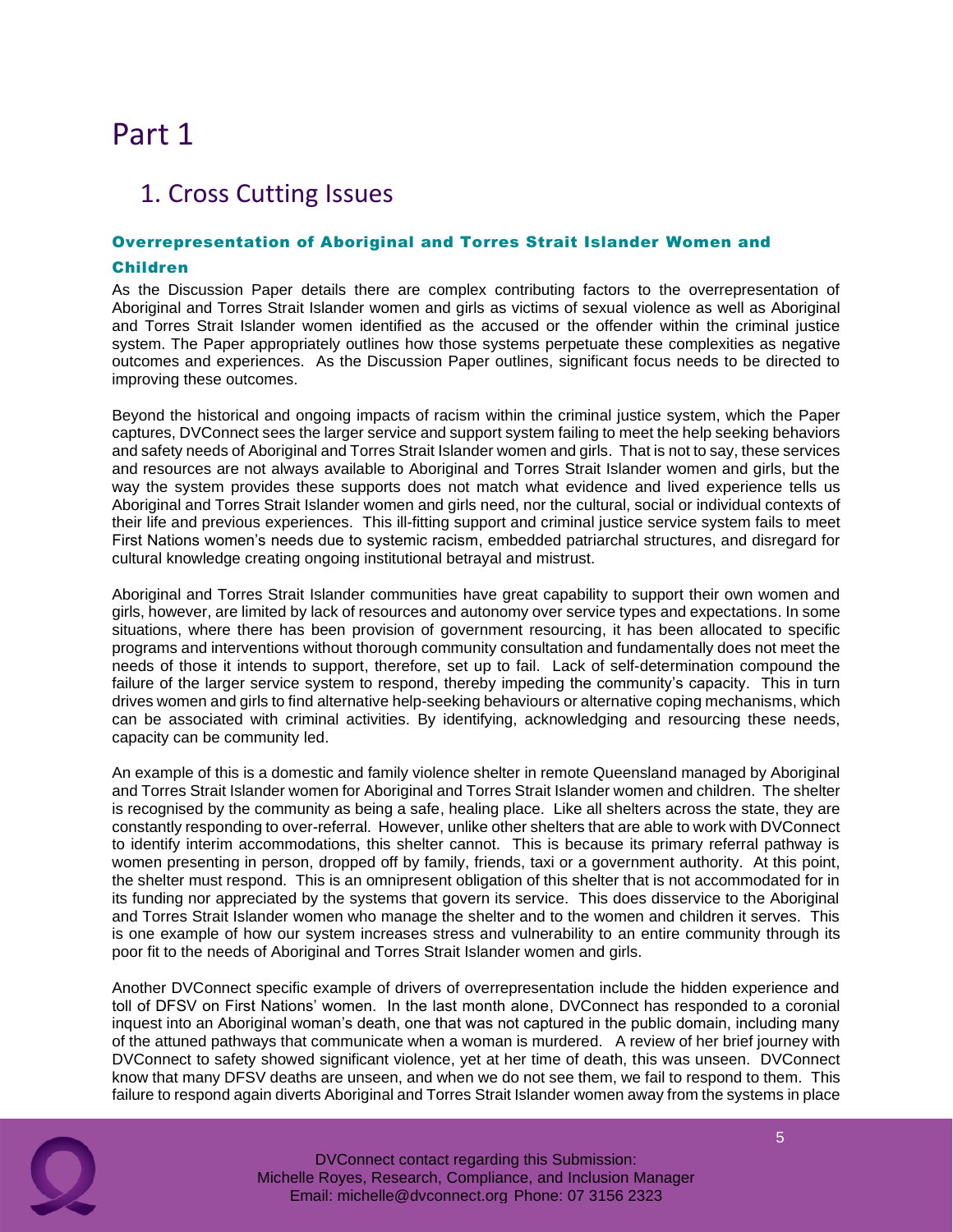to protect them. With limited options available to meet often competing needs, such as housing, DFSV support, or mental health services, pathways to safety are reduced or non-existent. This increased vulnerability heightens exposure to unsafe environments often associated to crime.

Our clients consistently report experiences that highlight the presence and impact of systemic racism and the perpetuation of historical oppressive practices including pervading bias. Bri Lee articulates this well in her book Eggshell Skull<sup>1</sup>, about the Queensland Criminal Justice and our clients repeatedly identify that this continues to be their experience.

To address this, it first needs to be recognised that Aboriginal and Torres Strait Islander services need governance and funding that meets the needs of their own community. Second, a culturally responsive practice needs to be embedded and resourced across the criminal justice system. Not only does traumaaware, healing informed training need to be comprehensively rolled out, but a trauma informed approach needs to be championed in an ongoing manner in police, court and corrections. This training must be explicit about anti-oppressive ways of working with Aboriginal and Torres Strait Islander peoples and consider the historical and historical authority of these roles in enforcing brutal and discriminatory practices against Aboriginal and Torres Strait Islander people.

#### Intersecting Disadvantage

We know from our work that the intersectional experience of people exponentially compounds vulnerabilities adding layers to the harm caused, and altering people's help seeking behaviours. In turn, this diminishes the effectiveness of the systemic responses to safety needs. People with intersectional experiencere unable to access many service and safety responses because their other needs are then not able to be met as the service or safety response dislocates them from those supports.

An example is a call to our Sexual Assault Line from a young woman with a disability. Due to ill-fitting system responses to her disability, she is dependent on a community member and the broader household to meet her daily physical health needs, her ability to connect and engage with the community, and to socialise. The recognition of her disability allows her to access financial resources that house her, on which the broader household are dependent on, but is unable to access NDIS for a range of reasons. After repeated sexual assault by this community member, she calls to seek support. As we explore options for safety and justice, she identifies how seeking support for her sexual assault will result in her personal care being negatively impacted. She is skeptical of being believed by police and is deeply concerned of being ostracized by the community on which she depends. While we are unable to know how this woman chose to progress, it was clear that any option we explored with her to uphold some of her human rights greatly compromised some of her other human rights. This struggle appears silent to the system and forces women to make unfair and unsafe choices.

Responding to women and girls who experience complex and intersecting needs as victim-survivors of sexual violence needs to be expansive and adaptive. We believe a foundational element to support women and girls within the criminal justice system is to provide a safety-focused and recovery-based response. The distress and trauma of this type of violence is immense. Women and girls need opportunity to recover for the emotional and psychological capacity needed to engage in the criminal justice system. This recovery needs to be tailored to her needs with funding for practical assistance, healing components, advocacy and other individual needs that impact her ability to participate in a safe and equitable way. With this resourcing, women and girls can then begin the involved and complex process of pursuing matters in a criminal context. This is the beginning of a trauma-informed criminal justice response. There is a collective obligation to ensure this journey does not revictimise the woman, and contribute to any further harm, either intentional or unintentional.

<sup>1</sup> Lee B, 2018, *Eggshell Skull* Allen & Unwin, Australia

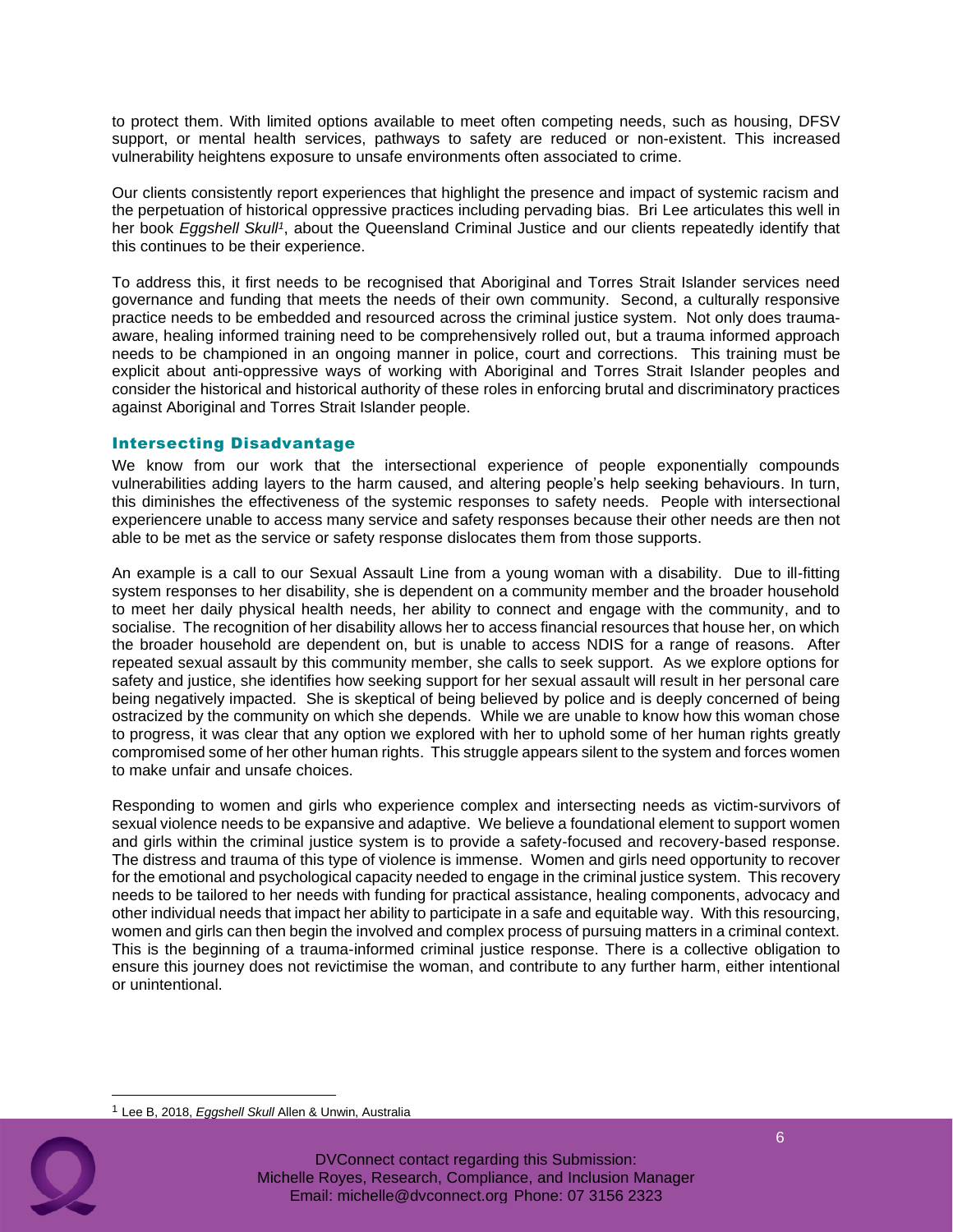Accountability for perpetrators of sexual violence also needs to be more than criminal justice. It needs to include space for perpetrators to do the work to change their thinking, attitudes and behaviours. To improve their ability to be safe and to stop using violence. It also needs the system, in its fullness to see its role in keeping him accountable as not just responding to the part that falls within that departments prevue but connecting with and supporting all parts to create a whole system of accountability. If the perpetrator is an Aboriginal and Torres Strait Islander person, then accountability needs to recognise the impact of colonialism and intergenerational trauma and the ongoing disadvantage of First Nations people and respond to that as part of his accountability journey.

**The criminal justice system also needs to acknowledge that the value it places on the history of law impedes its ability to respond to contemporary society needs.** Aboriginal and Torres Strait Islander peoples are more vulnerable now due to the history of the criminal justice system. The buildings, the statues, the uniforms and garb, symbolism of law are artefacts of oppression and abuse. This alone, fails to be addressed by the criminal justice system, let alone other trauma-informed culturally responsive criminal justice system changes.

#### Resources, investment and value for money

In a conversation with QCOSS, current Under Treasurer Leon Allen<sup>2</sup>, identified that the Treasury sees value in approaching current investment differently, and the potential significant financial benefits of different investments. However, as he notes, there are statutory obligations that Treasury must ensure the state can meet, and how this limits its capacity to invest in alternative structures. DVConnect acknowledges this pressure. However, simple measures could have significant impact. For example, expanding the court's ability to be culturally responsive and safe would immediately reduce the statutory costs on the system, by reducing the overincarceration of Aboriginal and Torres Strait Islander women and girls. This would see benefits for not only the presenting case, but also in reducing recidivism and intergenerational impacts of familial incarceration.

#### Governance and accountability

Due to DVConnect's typically short engagement with women and girls on their journey through the criminal justice system, we recognise the importance of listening to those who work more closely with the system and who have lived experience.

What we do know, is that the community, when seeking supports from our sexual assault line repeatedly express concern about the duration, commitment as well as the personal and reputational impact of pursuing matters through criminal justice. We know that this is both due to experience (i.ee attempting to report to police or seek a forensic medical examination) as well as community perception (where no contact has yet occurred with the criminal justice response). Both reasons are problematic and continue to negatively impact on the victim and allows the perpetrator to be silent.

While the Queensland Government does recognise that many sexual violence incidents are not reported and does allow women and girls to access Victim Assist Queensland services, including financial support, these are prone to further audit by a government body of their application's validity. For example, Special Primary Victims can apply for financial assistance without police intervention. However, without this police authority oversight, these applications can be denied by this government agency. This creates additional and unnecessary barriers that dissuade people from ongoing participation, as well as increasing risk of revictimisation.

<sup>2</sup> QCOSS 2022 'In Conversation with Under Treasurer Leon Allen' QCOSS *QCOSS In Conversation Series* Recorded Webinar accessed 17 March 2022 In Conversation with Under Treasurer Leon Allen - YouTube

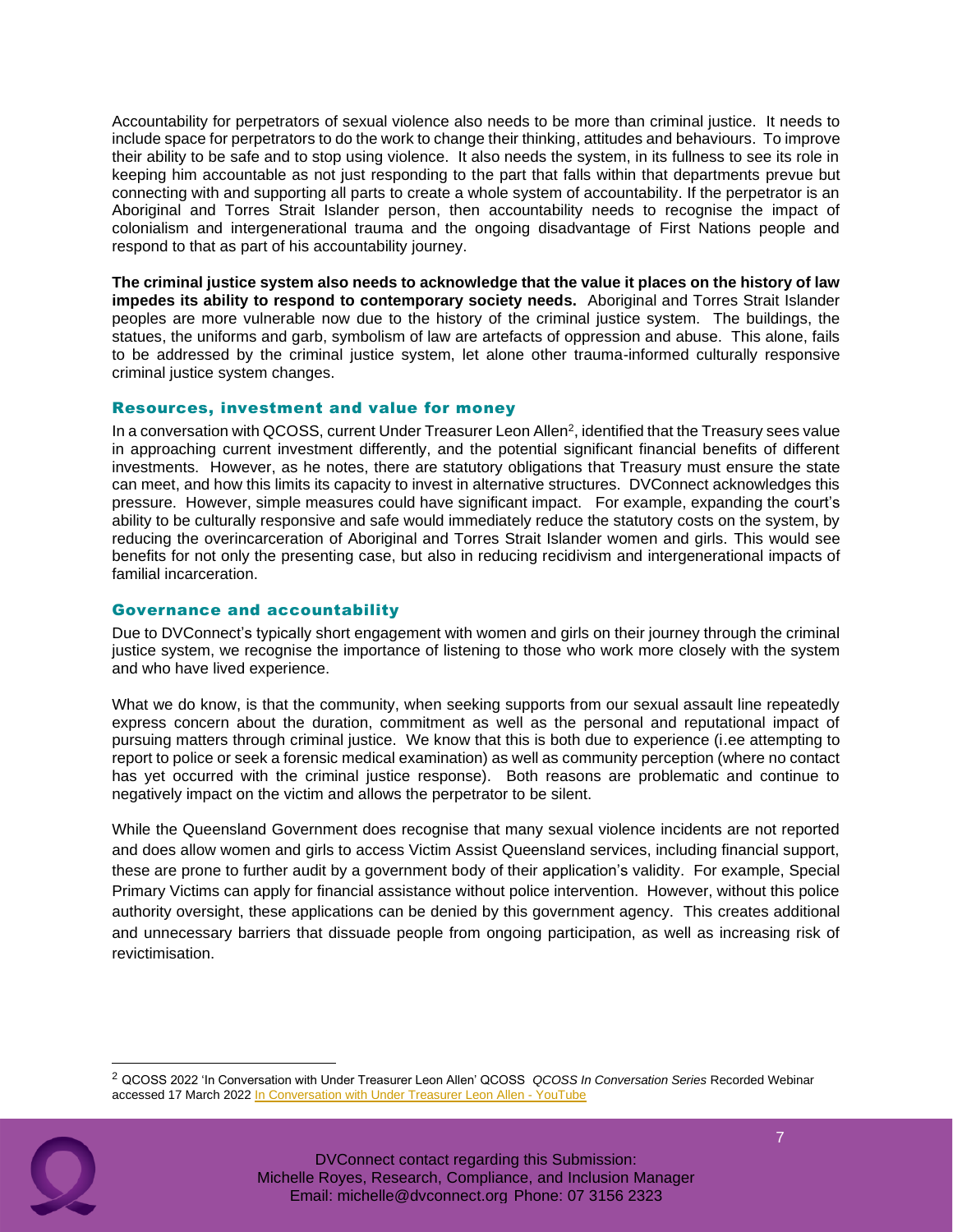### 2. Women and girls' experience as victim-survivors of sexual violence

#### Community understanding of consent and sexual assault

DVConnect provides training and education to the community about domestic, family and sexual violence. While this training is not targeted around consent, consent does form part of topics, particularly when unpacking experiences of attendees. While we see signs that the community at large has increasing awareness about consent and interest in improving the safety of women and girls, many long-standing myths and gendered assumptions continue. Many of these myths are perpetuated by patriarchal structure, entertainment and media and the community. As the Paper explores, challenging matters such as rape myths lay less in the overarching belief that everyone has a right to feel safe and women are to be believed, and more in each individual situation, where many social artefacts perpetuate the mythologies. Therefore, continued work is needed to deeply unpack consent, gender roles and community expectations, this includes that consent is not the absence of a no, but the need for a clear and uncoerced yes. This work needs to be targeted and tailored to men and boys.

Further, calls to our services highlight women understand consent but feel that their safety is jeopardised when they do not give consent. That is, it is safer to endure violence then to be persistent in their refusal to consent to an act. After the violence, women fear the impact on their ongoing reputation and safety when they are vocal about the sexual abuse that is experienced. In this case, women and girls need ongoing education and empowerment about their right to safety, liberty, and reputation. Consent is a key part of a person accessing their human rights.

Finally, consent education needs to include the experience of consent in diverse communities. While gender roles and stereotypes differ across groups of people, the Queensland context is still inherently mainstream patriarchal. Therefore, the binary nature of male and female expectations exists but consent needs to be explored in the experience of the LGBTIQ+, Aboriginal and Torres Strait Islander, and Culturally and Linguistically Diverse populations. Similarly, consent needs to be talked about in other contexts of sexual violence, such as for women and girls with disability, where the abuse may be overlayed by consent to personal care.

#### Reporting and the criminal justice response to sexual violence

DVConnect works alongside women and girls who are victims of sexual assault both our domestic and family violence crisis line and Sexual Assault Line. Both services provide information, advice and brief counselling over the phone to sexual assault victims/survivors. Due to the nature of our work, we are removed from a woman's or girl's journey with reporting through the criminal justice system. To this point we urge the Taskforce to reflect on submissions from our sister services, specifically sexual assault services and women's health services funded by the Queensland Government, as well as women's and community legal services, especially those that work with specific population groups such as First Nations women and girls.

In saying the above, DVConnect Sexual Assault Line did receive just under 1,500 calls in 2020-2021 from people seeking support. What we do know from these calls is that many barriers exist to reporting and perusing justice via our criminal justice system. These impediments are wide reaching, complex and intersecting. We know these barriers are both directly experienced by our callers as well as concerns expressed based on community perceptions. The Paper does capture many of these barriers.

Our calls range from women and girls with acute, recent and/or historical experiences of sexual violence. Across all experiences, women and girls describe significant trauma impacts, including physical, emotional and psychological impacts. It is in these acute states of trauma that women and girls are trying to make significant decisions regarding pursuing matters with police and courts. While there are many elements in the criminal justice system that do need due consideration, there must first be a trauma-aware, healing informed response that helps women and girls with the acute and enduring impacts of sexual violence. This

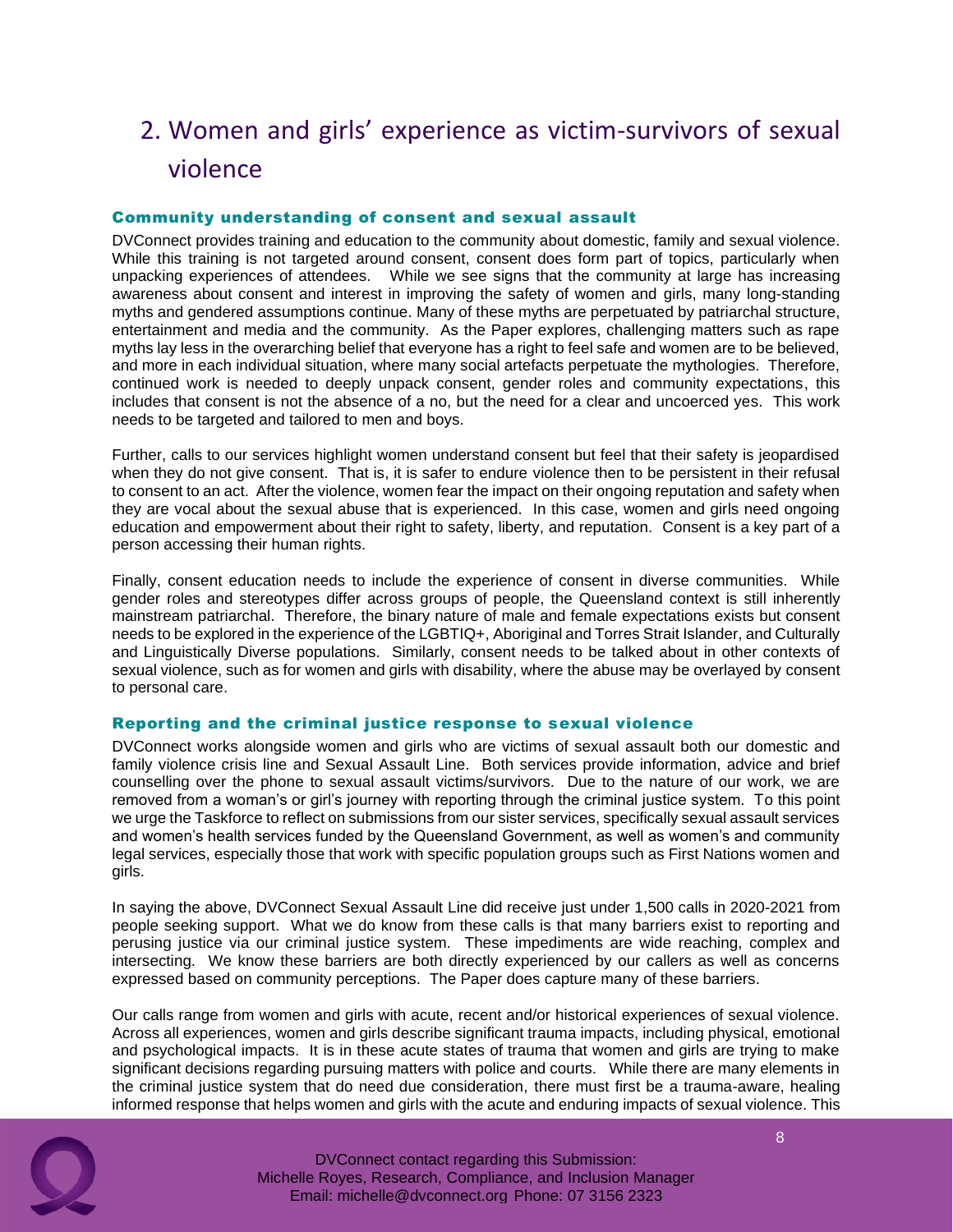is essential for implementing the change needed to build confidence in the system and embed a DFSV appropriate lens to a predominantly punitive environment. This includes a range of counselling and other healing and advocacy resources that are diverse and meet the cross sectional needs of our community. With these supports, women and girls are then provided with more capacity to engage with the structures and demands of the criminal justice system.

We also know from our conversations that women and girls have strongly held beliefs about community perceptions of "perfect victims" and that use of drugs or alcohol, their location or dress, or any consent that they gave about any sexual engagement up until consent was not given (including stealthing), are significant barriers to reporting and being believed. We also know that women and girls can experience sexual violence more than once in their lives, an initial negative experience with criminal justice will impact on their future actions, propensity and capacity to seek support. This often results in increasing self-blame and rejection of the criminal justice as a suitable response. Again, effective mechanisms to support women and girls to move from trauma to healing supports women and girls to make informed decisions about utilising the criminal justice system.

While we advocate for a comprehensive suite of counselling and healing opportunities for women and girls who experience sexual violence, DVConnect would like to comment on recently introduced legislation and its impact on effective and safe sexual assault counselling. Failure to report sexual offences against children, as introduced in July 2021 under the Criminal Code (Child Sexual Offences Reform) and Other Legislation Amendment Act 2020, has created a complex and challenging situation for women and girls when they reach out for counselling to support their recovery from sexual violence. Legislation, while making a strong statement that it is the community's responsibility to report sexual offences against children, is a blunt instrument, trapping women and girls in situations where disclosure results in duty of care reporting by counsellors. This removes that woman's or girl's ability to have autonomy over her journey in the criminal justice system. It also jeopardises sexual assault counsellors' safety, as they must report as individuals under the legislation, offering them no protection from their employer and compelling that individual to be party to the criminal justice process. This has disrupted the support that women and girls can have from currently funded services and their healing opportunities.

DVConnect do think that alternative models and adjustments to current processes are needed to empower victims/survivors, increase uptake of the criminal justice system as a mechanism for accountability, and to reduce the negative impact that the process has on victim/survivors.

Restorative justice, as the Paper outlines, does have some interest and positive uptake. DVConnect agrees there is merit for continued exploration of restorative justice, with significant and important considerations. Any restorative justice model must give substantial consideration for the subtle and varied forms of continued abuse, coercion, and control that can occur under the premise of restorative justice, particularly when there has been or is a relationship or connection between the perpetrator and victim/survivor, including broader social, cultural or kin relationships. The repercussions on abuse that is perpetrated through approaches like restorative justice are hard to identify and often are not evident for significant periods of time. Protection and autonomy of victim/survivors must remain central to any model, which has to include dedicated and realistic education and information about the process, timeframes and outcomes, dedicated advocacy and case management support through the entire process, and pre and post conferencing counselling and support to ensure victim/survivors are comprehensively supported and empowered throughout the process.

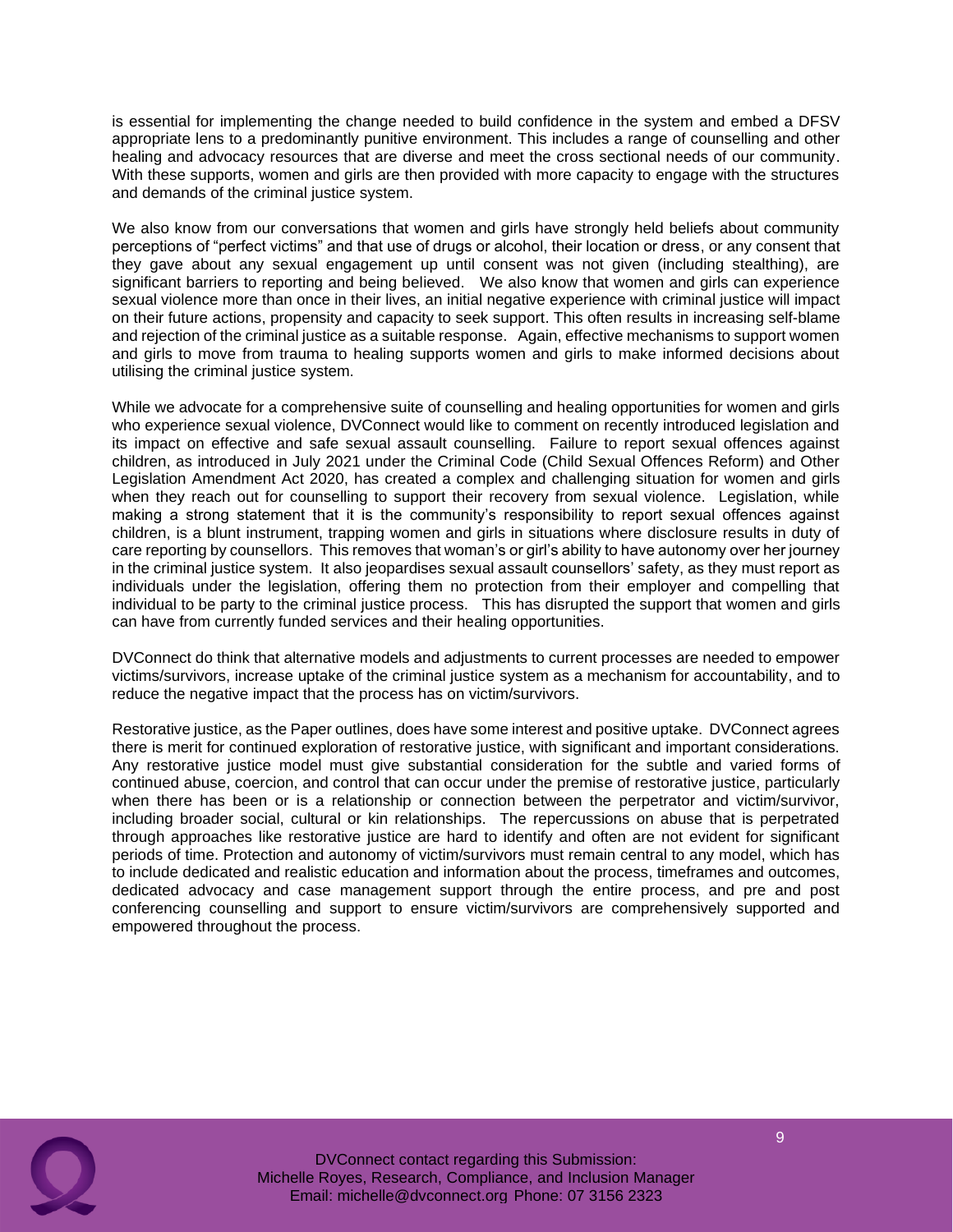DVConnect does agree that a specialist court is worthy of a pilot. As the Paper raises, the reduced privacy and confidentiality of a matter being heard in a specific court is a significant worry, but with careful management, it does provide opportunity to create a trauma-informed process. DVConnect considers the following as essential inclusions for such a court:

- Entry and exit processes that are trauma informed, and focused on safety
- Improved waiting rooms and waiting times to reduce stress and re-traumatization of the victim/survivor. That is safe, secure, separate wait rooms and clearer, shorter timeframes for matters to reduce anxiety-inducing uncertainty and feeling of vulnerability being in a unfamiliar building in which the perpetrator, and his supporters, are also present.
- Removal of victim-blaming language from courts, including language used by Magistrates and Judges. While it is the duty of the Magistrate or Judge to oversee the justice of a matter, it is not the duty of this person to comment on anything but the proceedings, especially directing or educating victim/survivors on sexual violence and safety. This is not only inappropriate it is also often inaccurate and underpinned by structural bias.
- Video conferencing and alternative models of giving witness needs to be less onerous to access with more discretion provided to the victim/survivor
- The location and process of the court needs consideration. The entire process is foreign, intimidating and often filled with artefacts of patriarchal and racist oppression, particularly for Aboriginal and Torres Strait Islander women and girls. Consideration needs to be given to creating a calm and welcoming environment where security and process is present, but not in a manner that demonstrates that these matters are more important than justice to victims.

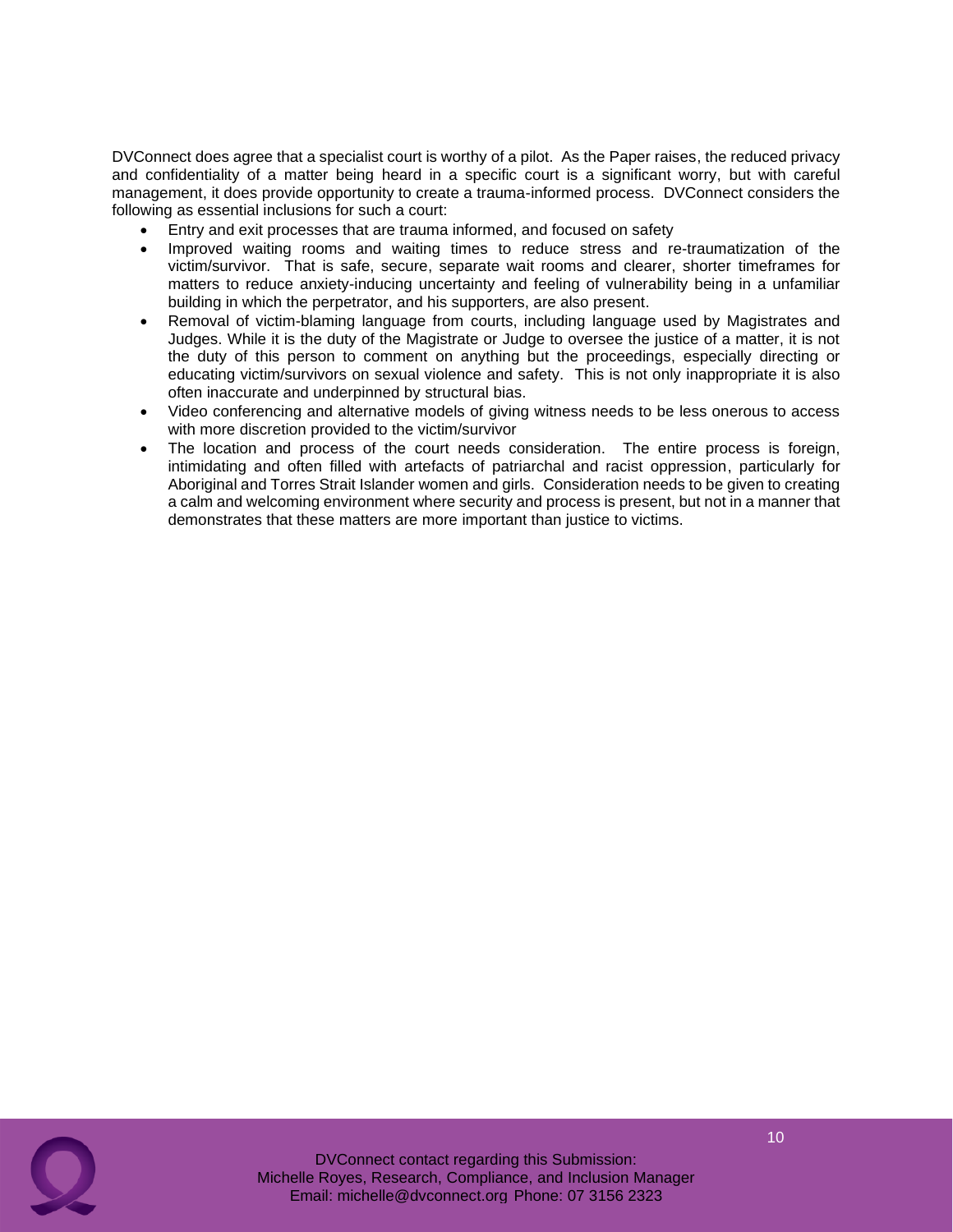### 3. Women and girls' experience of the criminal justice system as accused people and offenders

DVConnect acknowledges its service scope is adjacent, but not central to the experience of the criminal justice system. Our recommendation is that the Taskforce consider submissions from our sister services and academics who have significantly more insight in this domain, especially those that can bring a gender, safety and trauma informed lens to this review. DVConnect also express confidence that the Taskforce is giving due consideration to critical factors that have already been captured in the Paper. In saying this, women and girls who have experience of being an accused person or offender access our service. Therefore, we would like to add some additional insights.

Women and girls who experience DFSV may have well developed help-seeking and safety-creating behaviours. However, many of these appear counter intuitive or present as "maladaptive" to practitioners and support systems. Offending is one of these help-seeking and safety making activities. Retaliatory violence and misidentification of the predominant aggressor being significant circumstances where women and girls enter the criminal justice system as accused persons and offenders. However, behaviours, which often result in being accused or becoming an offender is more pervasive and widespread.

Many women, particularly women of population groups with intersectional experiences, such as diverse culture, disability, LGBTIQ+ or socio-economic groups, are unable to use police to keep themselves safe. In fact, police involvement can increase their risk. This is a for a range of reasons, many identified across the Hear Her Voice report and this Paper. This results in these women and girls seeking retreat from police involvement. For example, slamming the door in a police officer's face, refusing to cooperate, or increasing aggression, resulting in criminal charges being placed against them. This misconception behind the real risk and reasons for these types of behaviours can lead to not only an escalation, but a punitive response.

Women and girls can participate in offending behaviour at the coercion of their abusive partners. Women and girls also actively partake in criminal acts to access resources, find wellbeing and safety, or keep their family safe, especially when other systems are unable to provide for, or address their unmet needs. Women and girls also engage in offending to find safety in imprisonment. One example of this was a woman who, when returning to an unsafe home after a trip interstate, pulled a knife at the airport as she disembarked, hoping to be detained as she feared the violence that she was going to experience if returned to her home. While addressing this does not sit solely at the feet of the criminal justice system, if these women and girls had positive experiences at their first engagement with criminal justice then their helpseeking and safety making behaviour may have been more receptive to the system and the ancillary service supports, thereby reducing their offending behaviour.

Another thing that we know from women and girls seeking crisis supports from our service is that if women experienced DFSV prior to imprisonment, she is highly vulnerable to significant violence upon release. But her immediate safety, while in prison, and absence of risk indicators often result in this risk being unseen by the system. If a woman does access DFV supports, her recent engagement with the criminal justice system may result in systemic bias in the under resourced DFV shelter network. Offending behaviours are part of the assessment process when managing shelter referrals and safety of other women in these accommodations.

Finally, we also anecdotally note, that many women who are imprisoned, who have experienced DFV, have experienced extreme levels of abuse, coercion and control. Whilst we are unable to statistically underpin this, we are confident that the experience of significant and high risk DFV is a driver of offending behaviours in women. The absence of accurate and transparent access to data about the DFSV history and offending behaviours of women who are in prison represents a systems issue in itself. This requires attention to help provide a more complete picture and evidence-base to drive policy, system and clinical reform.

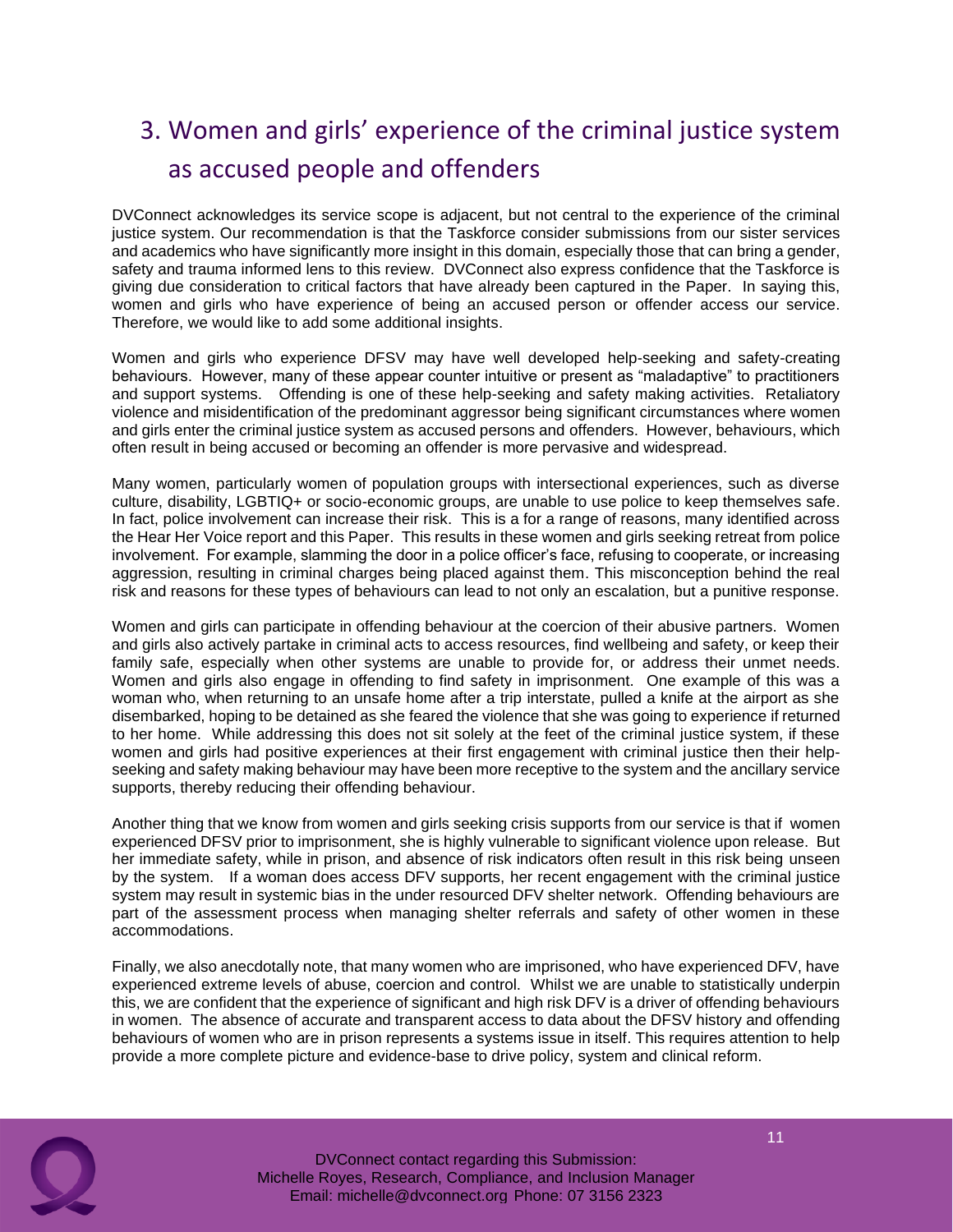DVConnect echo some of the suggestions in this Paper and other submissions, about reintegration being critical to safety and success. Stable housing being a foundational element of safety. Mental health support while incarcerated and upon release are critical, both in addressing acute or biological mental health needs, and to support complex trauma and to facilitate healing.

## 4.Closing Statement

As identified in the Opening Statement, DVConnect acknowledges the work and perspectives of those whose work aligns more closely with the specific focus of Discussion Paper 3. That being said, we have contributed valuable insights from the perspective of a statewide DFSV crisis response service that has interaction on a daily basis with women impacted by their experiences of sexual assault and the criminal justice system. We have confidence in the Taskforce for addressing the priority areas of this Paper and encourage reflection on any recommendation or statements of our sister services as we have articulated throughout.

We commend the Taskforce on being diligent in applying a gendered and trauma informed approach to this discussion and have confidence that this will underpin any recommendations.

We urge the Taskforce to consider how services and the community outside the criminal justice system are influential over the engagement and experience of women and girls within the criminal justice system and request consideration of these wider reaching elements in its recommendations. Specifically, the importance for diverse and broad opportunities for women and girls to heal.

DVConnect endorse the approach that improvements in criminal justice processes will improve safety and wellbeing for women and girls across Queensland. Both in increasing confidence and uptake in the system as victim/survivors of sexual violence, but also increasing positive outcomes for women and girls once engaged as accused or offender in the criminal justice system, including recidivism.

Kind regards,

**Beck O'Connor** CEO **DVConnect**